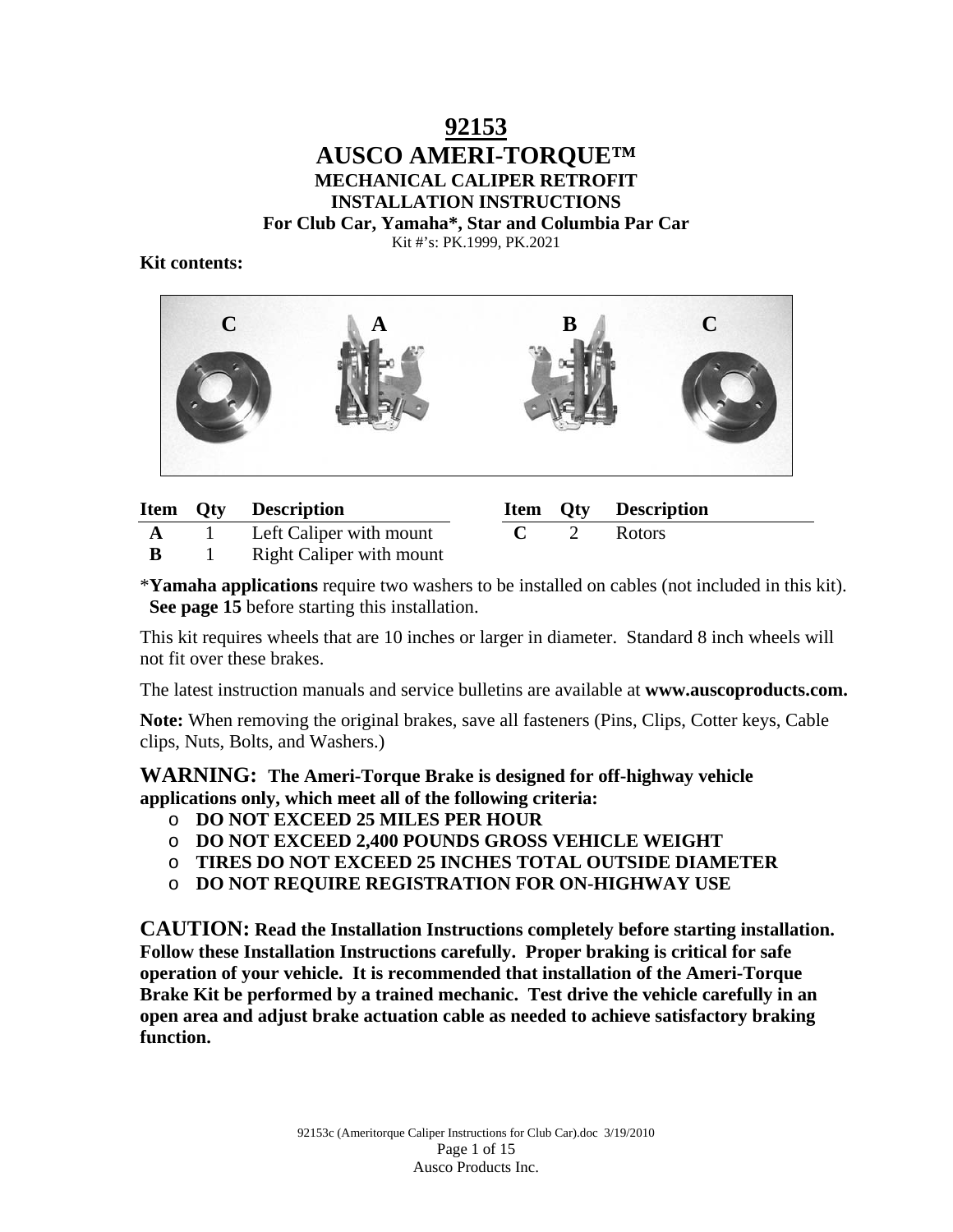**WARNING: Always conduct a visual inspection and evaluate pedal travel before operating vehicle to verify that some braking function is present. All driving tests must be done in a safe location with regard for all persons.**

#### **Installation Instructions**

1. Remove wheel and old brake drum. (see Fig. 1)



Fig. 1 Original drum brake

- 2. Remove the axle shaft per vehicle manufacturer's instructions. Remove brake assembly from vehicle by removing the four small bolts that attach the assembly to the axle. Save all fasteners. (See Fig 2)
- 3. Disconnect the cable from the brake and the cable bracket and save the cable clips and pins.



Fig 2 Original drum brake assembly

- 4. Club Car only: With a saw or other cutting tool, cut the cable bracket tab off of the spring bracket at the bend. (See Fig 3) **Note**: on lifted Club Car vehicles, you can turn the spring bracket so that the cable tab is in the rear instead of cutting.
- 5. Re-install axle shaft per vehicle manufacturer's instructions.



Fig 3 Original cable bracket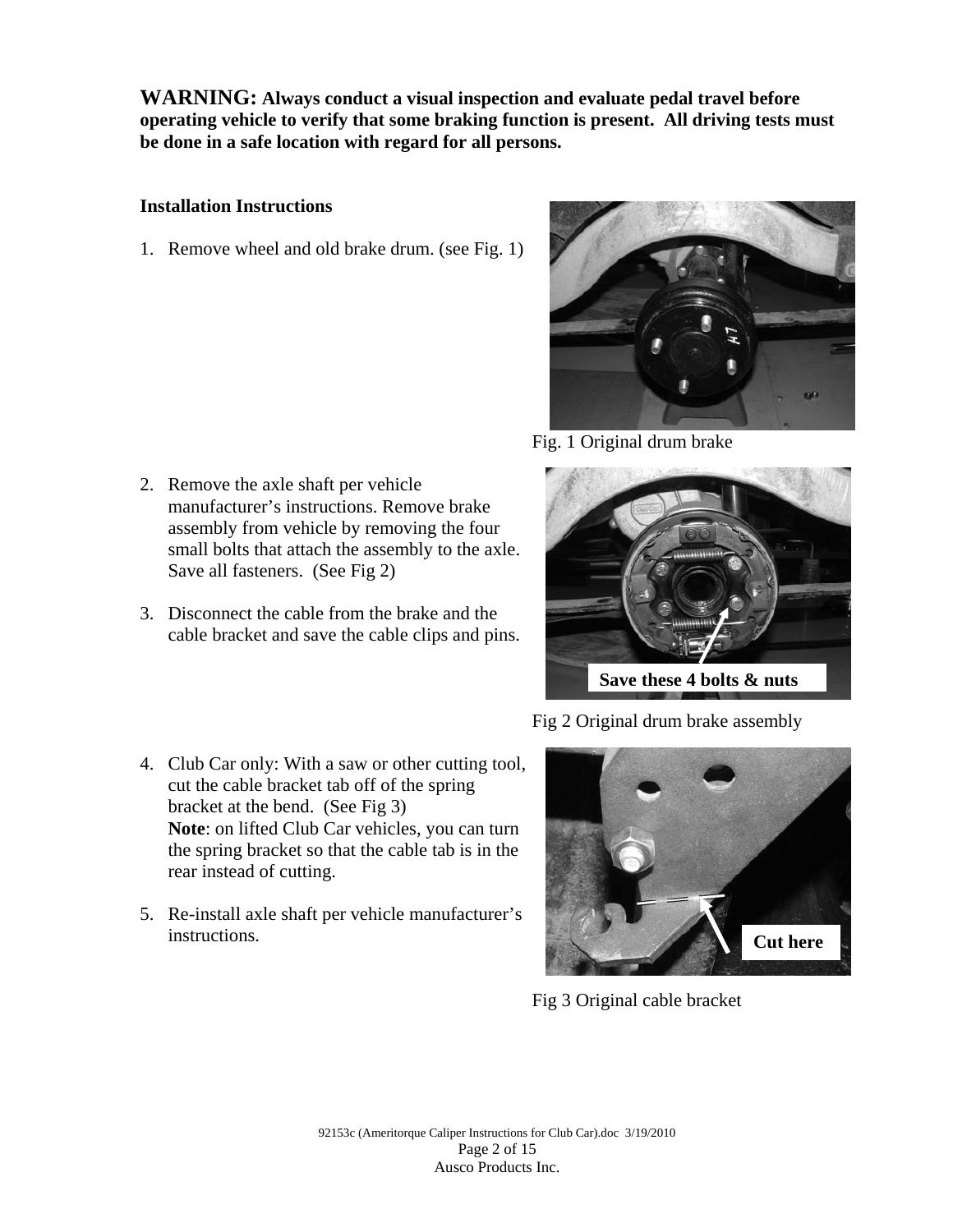6. On each new caliper assembly, remove the mounting bracket by removing the bolts and spacer sleeves. (See Fig 4)



Fig 4 – remove mount bracket



step 2, head of bolt facing outward. Tighten to 18-20 ft-lbs (See Fig. 5)

7. Install new brake mounting bracket facing downward onto outside of axle tube bracket. Use the 4 bolts and nuts that were removed in

- 8. Mount rotor over hub. For temporary holding while brake is being installed, finger tighten (2) wheel nuts over hub. (See Fig.6)
- 9. Determine which caliper is left and which is right. (See the Content's photo at beginning of instructions)

Fig. 5 Installed caliper mounting bracket.



Fig. 6 - (2) lug nuts to temporarily hold rotor in place.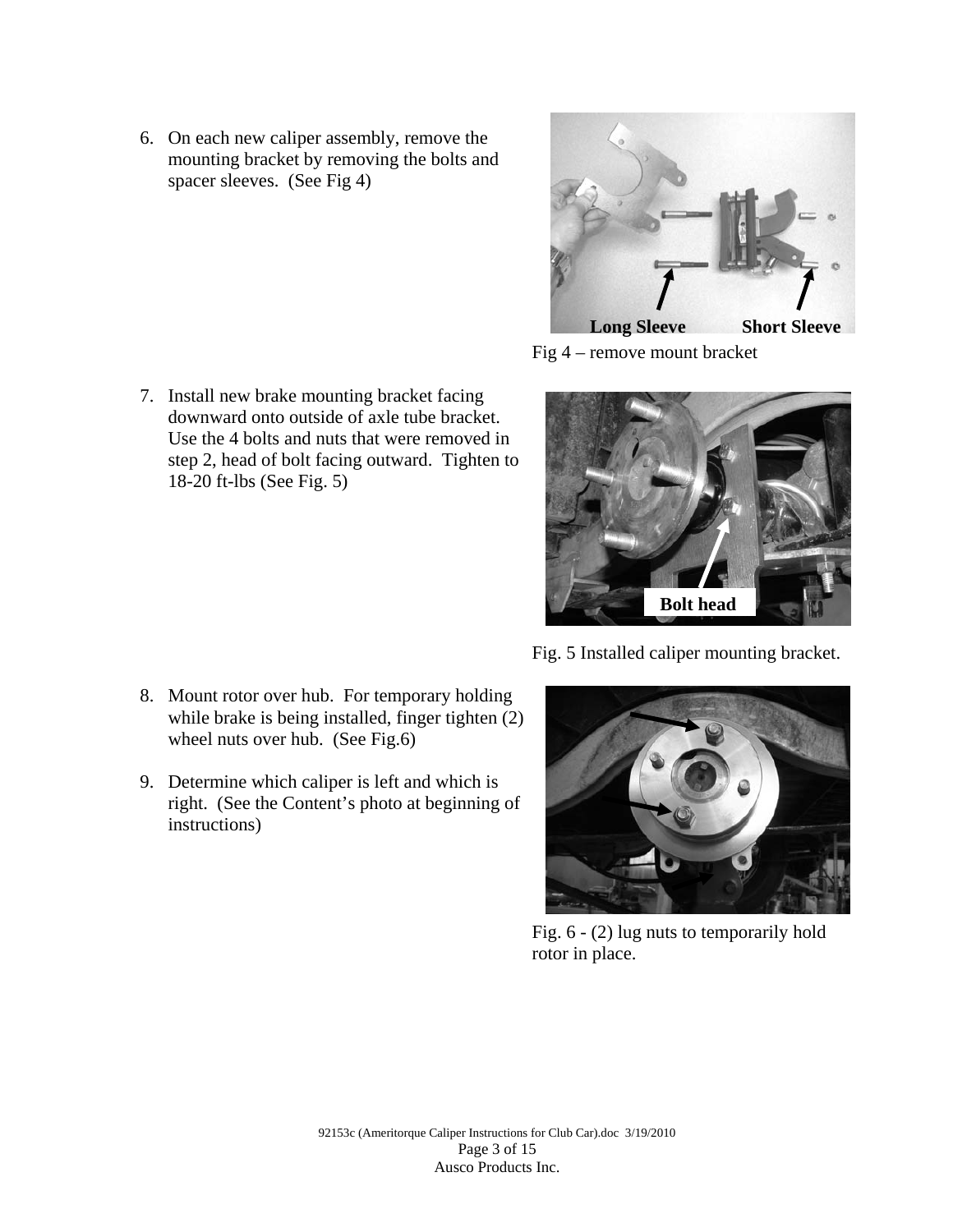- 10. Install caliper onto rotor. Orient brake so that mounting holes line up with the brake mounting bracket. Brake lever actuation lever and spring are to be oriented toward back of vehicle. Cable bracket should be toward the front of vehicle and spring toward the rear. If not, you may have the left brake on the right side.
- 11. Insert bolt in long sleeve then install bolt with sleeve through front of caliper. Push bolt and mounting sleeves thru holes in brake until they hit the mounting bracket. Install short sleeve and nut over bolt on the back of caliper. Tighten nut to 20-25 ft-lb. (See Fig.'s  $7 & 8 & 8$ )
- 12. Verify that brake caliper is sliding freely on mounting sleeves by pushing the caliper back and forth.
- 13. Anchor brake cable conduit fitting to cable bracket provided on brake caliper. On DS cars use retaining ring from previous drum installation to keep it in place. (See Fig. 9) On Precedent cars cable has a built-in retainer. (See Fig 10)

**Attention: Yamaha applications require modifications to the cable and added washers (not included in this kit). See page 15 for Technical Service Bulletin 92433.** 



Fig. 7 - front view



Fig. 8 - Back view of caliper.



Fig. 9 – DS cars - Installing retaining clip



Fig 10 – Precedent cars - Installing cable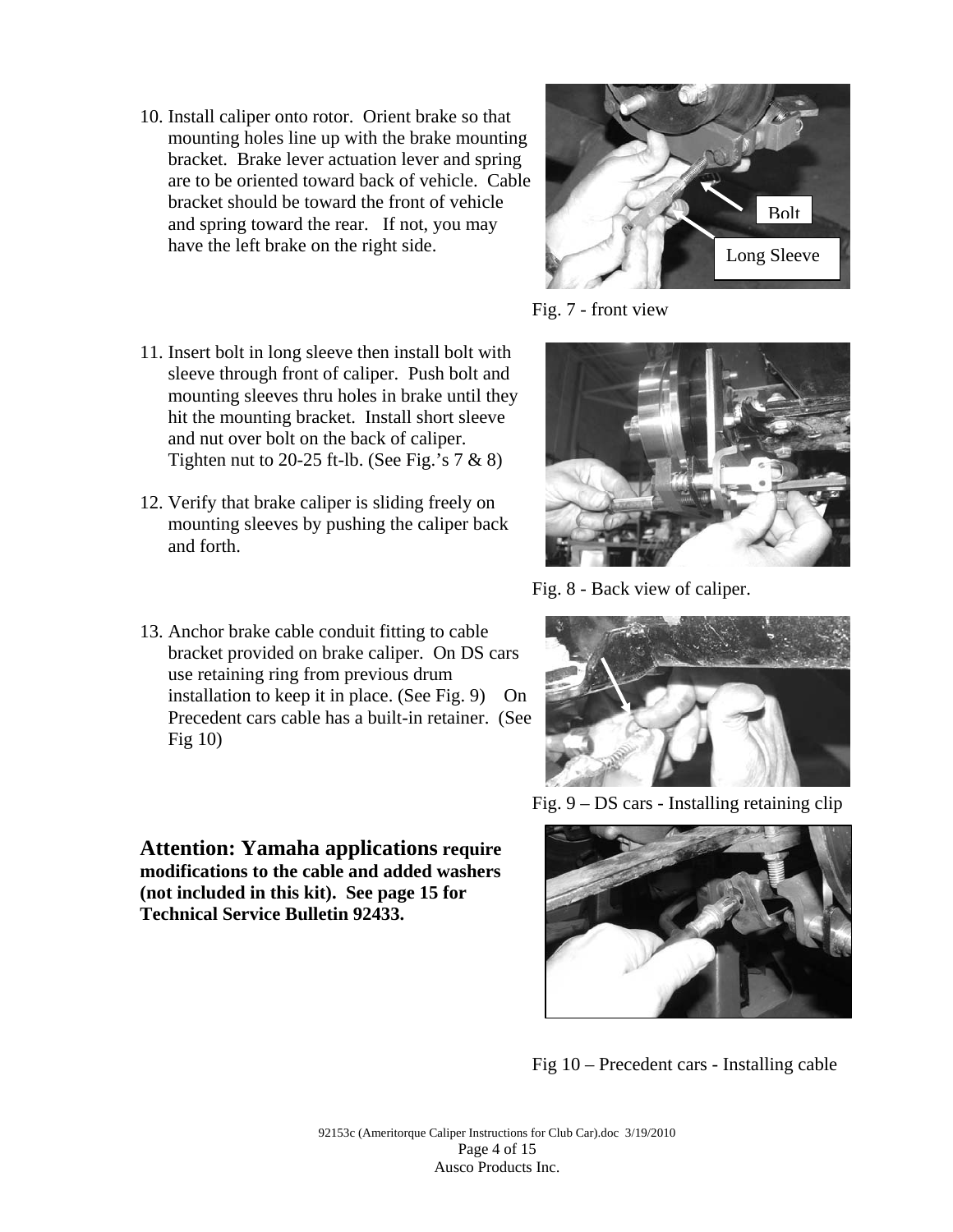14. Attach cable end to hole on the end of brake actuation lever with original clevis and hitch pin. (See Fig. 11) You may need to loosen the cable at the pedal linkage to have enough slack to install pin.



Fig. 11 - Attach brake cable to lever



Fig. 12 – DS Cars – cable adjustment.

Precedent cars: (See Fig 13)

To Loosen cables:

DS cars: (See Fig 12)

nut.

linkage rod.

a. LH nut has reverse threads. To loosen, stand at driver's side of car and pull toward you.

a. First loosen the locking nut on the

b. Then loosen the large adjustment

- b. RH nut has standard threads. To loosen, stand at driver's side of car and pull toward you.
- c. Turn the adjuster to loosen cables.



Fig 13 – Precedent cars – cable adjustment

15. Repeat steps 1-14 for other brake.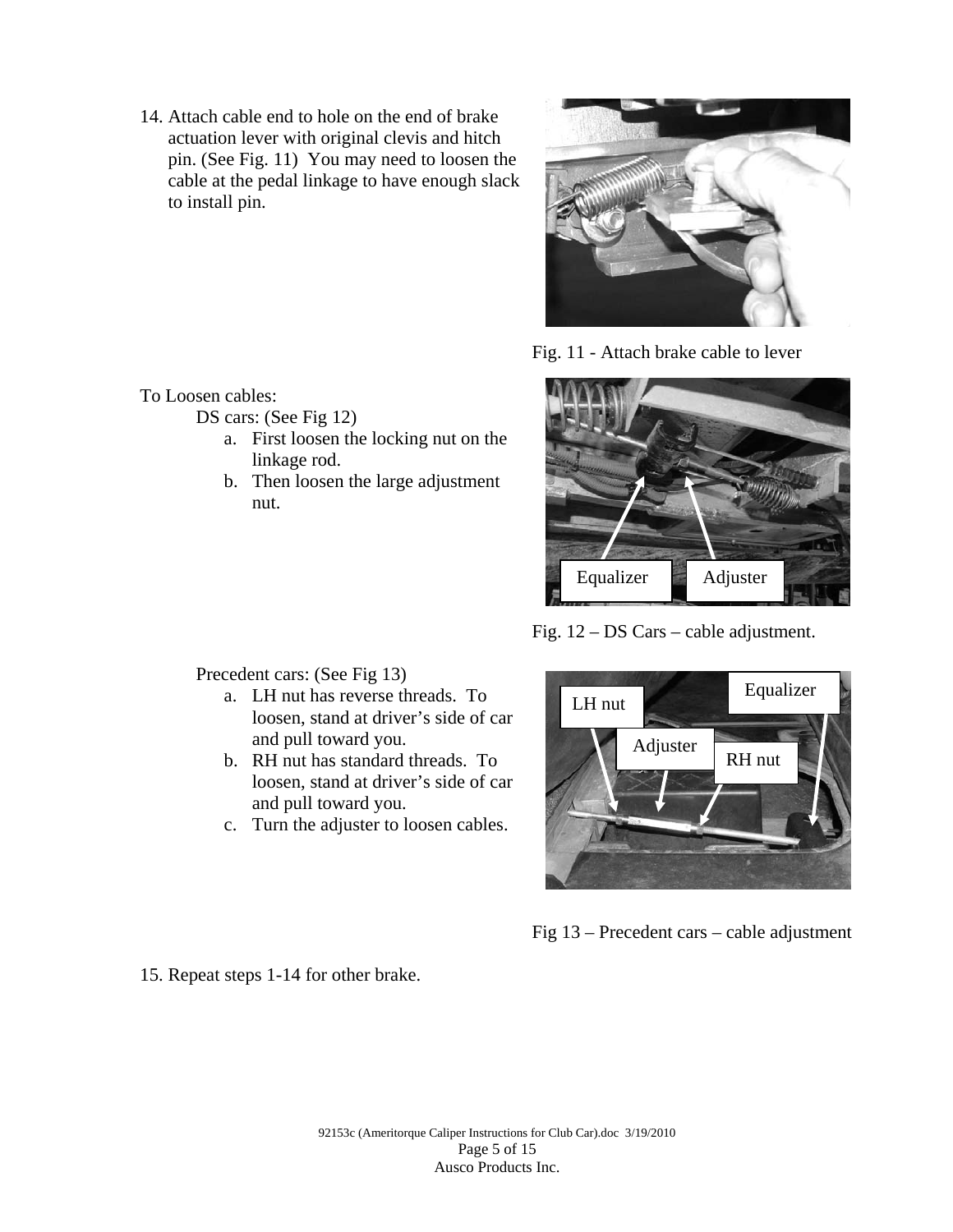16. Adjust brake cable tension so that brake pads drag against rotor. Then firmly actuate brake pedal a few times. Loosen brake cables just enough that the rotors spin freely. Firmly actuate pedals each time you make an adjustment. Cables should be tight enough for good pedal feel but not cause brake drag. If you do not have enough adjustment left, you may add washers to the adjuster rod at the equalizer bar.

Suggested running clearance to rotor is 0.003" to 0.005". Check running clearance on both calipers at the same time (use 2 feeler gauges).

- a. Insert feeler gauge between back of rotor and inside brake pad in the center of the pad. (See Fig. 14)
- b. You should have some resistance but still be able to move the feeler gauges across the full width of the pad.



Fig. 14 Check pad clearance of both wheels at the same time.

- 17. Remove the feeler gauges and verify that brake caliper is sliding freely on mounting sleeves by pushing the caliper back and forth.
- 18. Check pedal feel. Re-adjust brake cable as necessary. Verify that brakes do not drag.
- Tighten the cable linkage lock nut/nuts against the adjustment nut.
- 19. Remove the two temporary holding nuts from hubs.
- 20. Install wheels and tighten wheel nuts per vehicle manufacturer's recommendation.
- 21. Verify wheel does not contact brake. (See Fig. 15)
- 22. Carefully drive the vehicle to check pedal feel. Re-adjust brake cable as necessary. Verify that brakes do not drag.



Fig 15 – Brake inside wheel

**CAUTION: Test-drive the vehicle carefully in an open area and adjust the brake actuation cable as needed to achieve satisfactory braking function. Brakes will need time to break in. Brakes may need re-adjustment after the first few hours. If you experience noise while driving, loosen brake cables and re-check pad clearance. Satisfactory brake performance does not eliminate the need for routine brake testing and inspection. Continued proper brake operation depends on periodic maintenance.** 

**WARNING: Always conduct a visual inspection and evaluate pedal travel before operating vehicle to verify that some braking function is present. All driving tests must be done in a safe location with regard for all persons.** 

For questions, concerns, problems, comments, please contact your local dealer.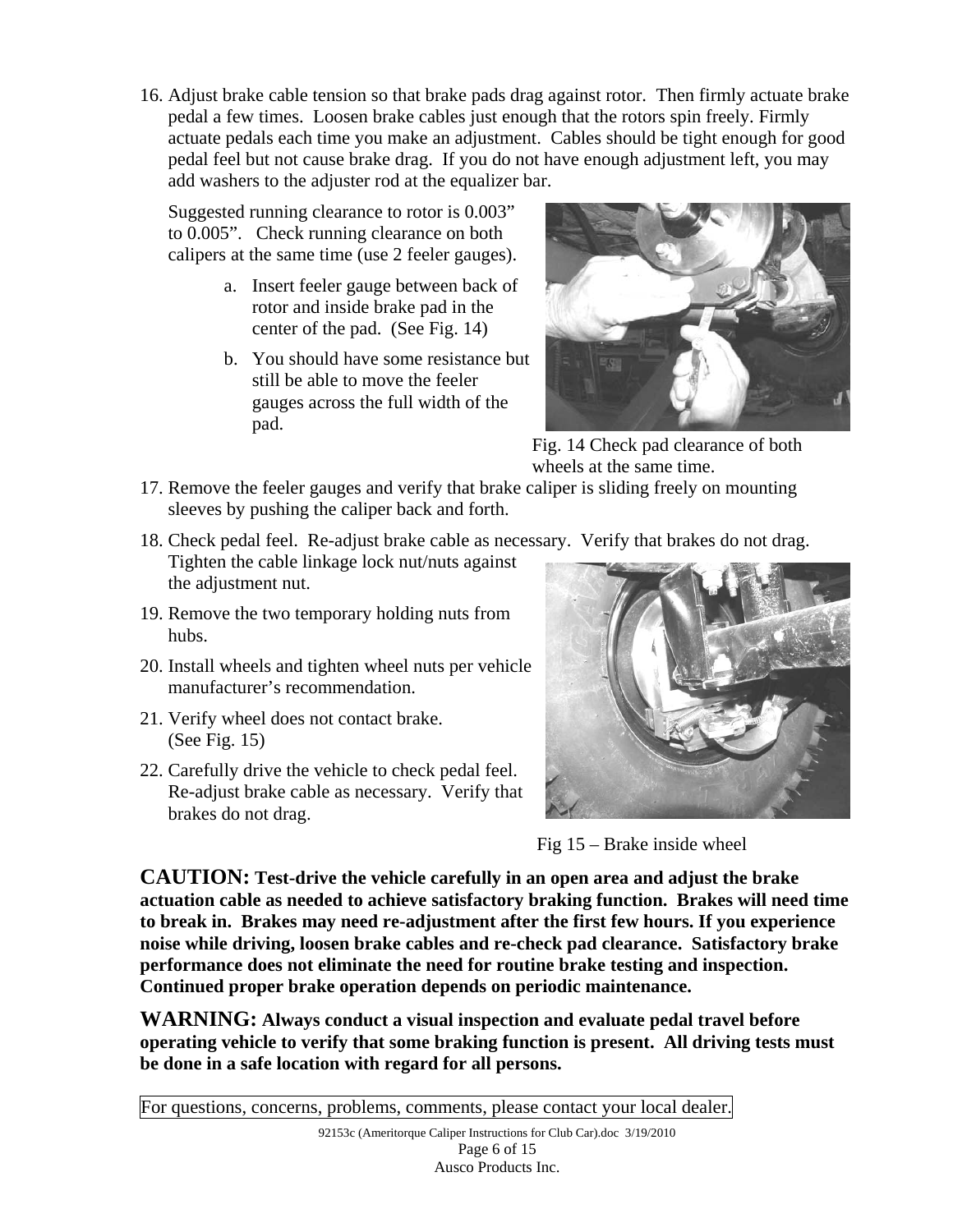## **Maintenance**

WARNING: **The caliper must be inspected for wear periodically. To protect rotor from damage, there will be substantial material left on pads when replacement is required. Do not shim this brake. Do not use lining thickness as a measure of pad replacement. Use the following procedure to determine need for replacement.** 

- a. If the vehicle is not on its wheels, be sure it is properly supported with jack stands.
- b. Have an assistant apply brake pedal fully and hold during inspection. (For reference, this should be about 125 lbs applied to the pedal.)
- c. Check on both calipers that there is at least ¼" of cable showing between the yoke and housing. (See Fig M1) (If there is a rubber boot over the cable, pull it back.)
- d. If there is less than  $\frac{1}{4}$ " you must replace your brake pads (see page 11).\*

\* It is normal to still have material on the pad even if the above inspection indicates replacement is required. This is by design to protect the brake rotor from damage. Always replace brake pads on both the left and right brake assembly.



Fig M1 – Determining pad replacement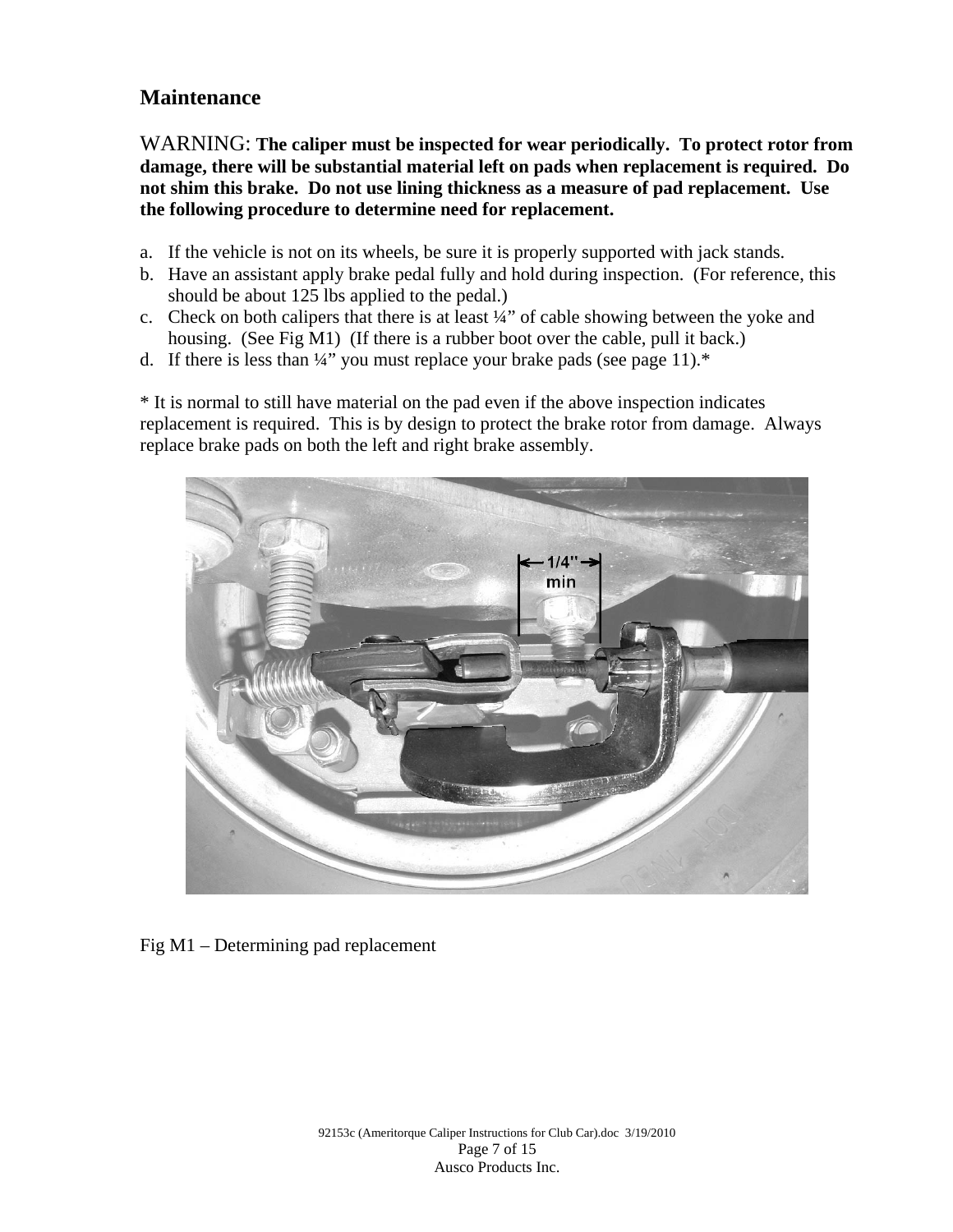**Your Ameri-Torque brakes will need periodic adjustment. If you feel that the pedal travel is too much or if the parking brake is less effective, you should adjust your brakes. If you cannot adjust your brake system any further you may need to replace the brake pads (see page 11).** 

#### **Adjustment Instructions**

- 1. Remove wheels. Install 2 lug nuts on each brake rotor to temporarily hold rotor.
- 2. To adjust cables:

DS cars: (See Fig M2)

- a. First loosen the locking nut on the linkage rod.
- b. Then loosen the large adjustment nut.



Fig. M2 – DS Cars – cable adjustment.

Precedent cars: (See Fig M3)

- a. LH nut has reverse threads. To loosen, stand at driver's side of car and pull toward you.
- b. RH nut has standard threads. To loosen, stand at driver's side of car and pull toward you.
- c. Turn the adjuster to loosen cables.



Fig M3 – Precedent cars – cable adjustment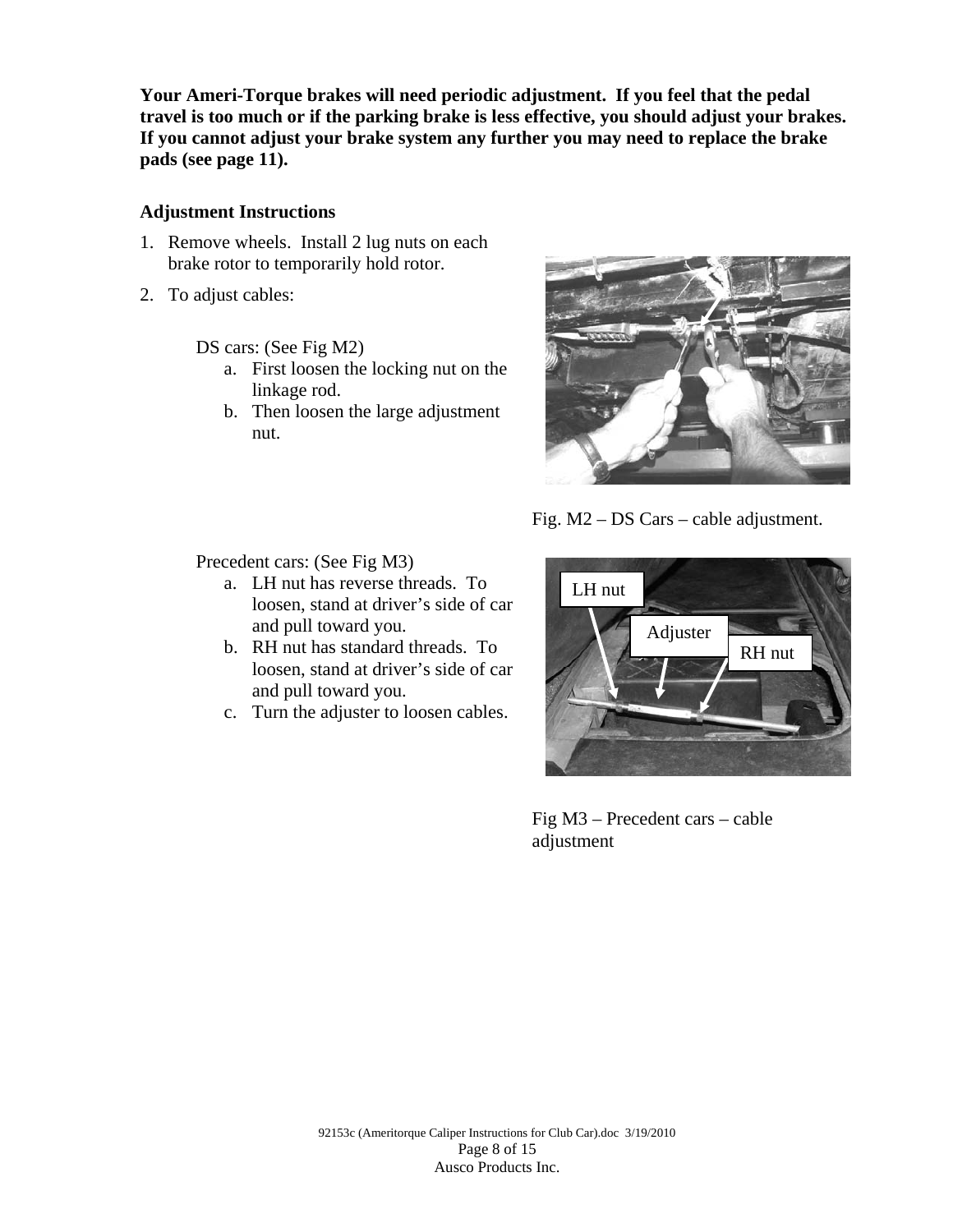3. Adjust brake cable tension so that brake pads drag against rotor. Then firmly actuate brake pedal a few times. Loosen brake cables just enough that the rotors spin freely. Firmly actuate pedals each time you make an adjustment. Cables should be tight enough for good pedal feel but not cause brake drag. If you do not have enough adjustment left, you may add washers to the adjuster rod at the equalizer bar.

Suggested running clearance to rotor is 0.003" to 0.005". Check running clearance on both calipers at the same time (use 2 feeler gauges).

- a. Insert feeler gauge between back of rotor and inside brake pad in the center of the pad. (See Fig. M4)
- b. You should have some resistance but still be able to move the feeler gauges across the full width of the pad.



Fig. M4 Check pad clearance of both wheels at the same time.

- 4. Remove the feeler gauges and verify that brake caliper is sliding freely on mounting sleeves by pushing the caliper back and forth.
- 5. Check pedal feel. Re-adjust brake cable as necessary. Verify that brakes do not drag. Tighten the cable linkage lock nut/nuts against the adjustment nut.
- 6. Remove the two temporary holding nuts from hubs.
- 7. Install wheels and tighten wheel nuts per vehicle manufacturer's recommendation.
- 8. Carefully drive the vehicle to check pedal feel. Re-adjust brake cable as necessary. Verify that brakes do not drag.

**CAUTION: Test-drive the vehicle carefully in an open area and adjust the brake actuation cable as needed to achieve satisfactory braking function. If you experience noise while driving, loosen brake cables and re-check pad clearance. Satisfactory brake performance does not eliminate the need for routine brake testing and inspection. Continued proper brake operation depends on periodic maintenance.** 

**WARNING: Always conduct a visual inspection and evaluate pedal travel before operating vehicle to verify that some braking function is present. All driving tests must be done in a safe location with regard for all persons.** 

For questions, concerns, problems, comments, please contact your local dealer.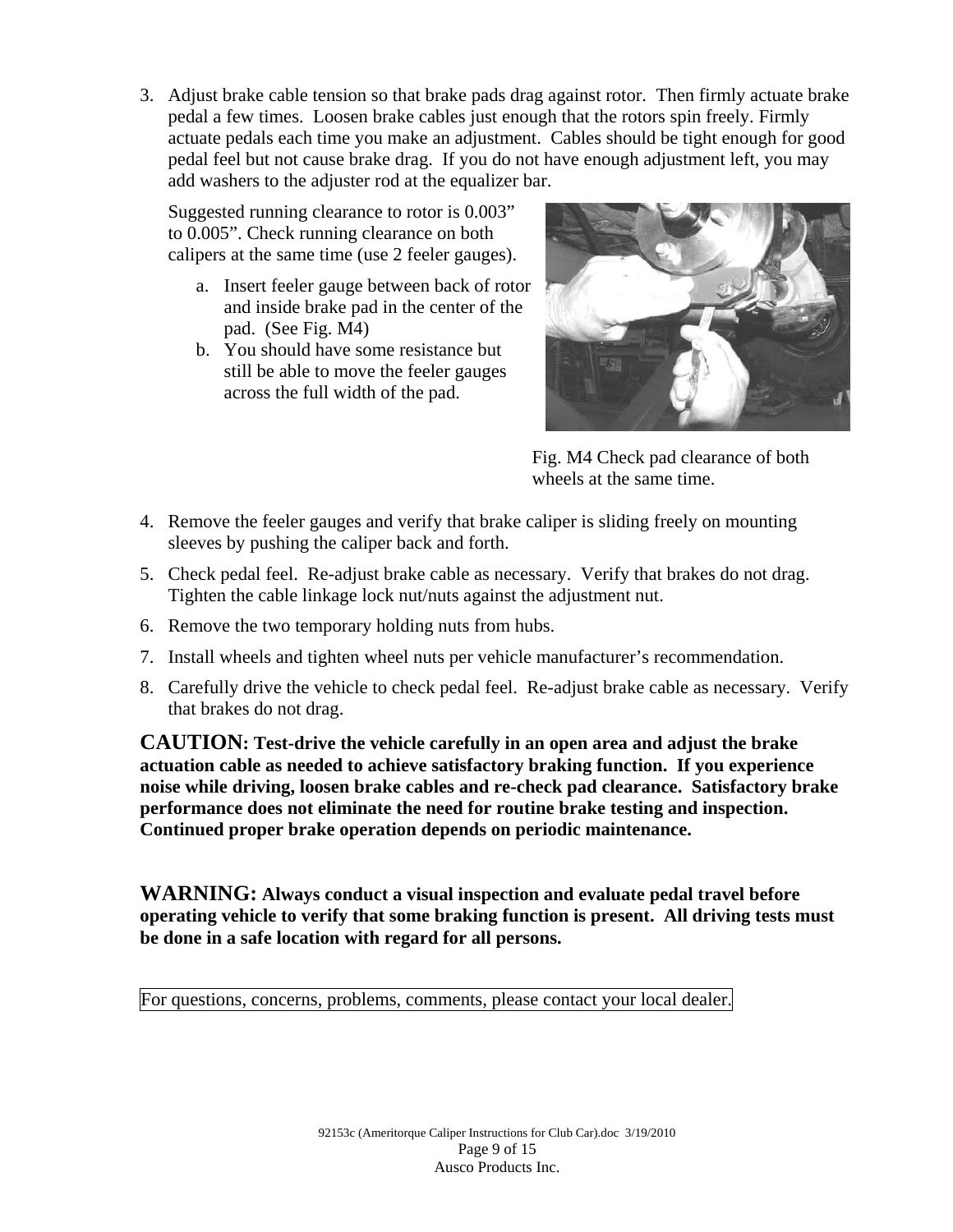# **Pad Replacement**

#### **WARNING: Use only Ausco OEM replacement parts. Failure to do so may result in diminished brake performance.**

#### **Ordering replacement pads:**

|  |  | If your outer caliper pad is painted red, order kit | PK.2007 |
|--|--|-----------------------------------------------------|---------|
|  |  | If your outer caliper pad is not red, order kit     | PK.2022 |

Kits come with 4 pads (for 2 calipers) and 4 springs.

**Note:** Caliper pad material is designed to work only with matching rotors. Do not use a different kit than is currently on your vehicle. Noise and abnormal rotor wear may result. Calipers that are painted red (PK.2007) work with a rotor marked with a "G" inside the rotor. Calipers that are not painted (PK.2022) work with a rotor marked with a "D" *or* no marking inside the rotor.

#### **Replacement Instructions**

1. Loosen cables at pedal linkage.

DS cars: (See Fig R1)

- c. First loosen the locking nut on the linkage rod.
- d. Then loosen the large adjustment nut.



Fig. R1 – DS Cars – cable adjustment.

Precedent cars: (See Fig R2)

- d. LH nut has reverse threads. To loosen, stand at driver's side of car and pull toward you.
- e. RH nut has standard threads. To loosen, stand at driver's side of car and pull toward you.
- f. Turn the adjuster to loosen cables.



Fig R2 – Precedent cars – cable adjustment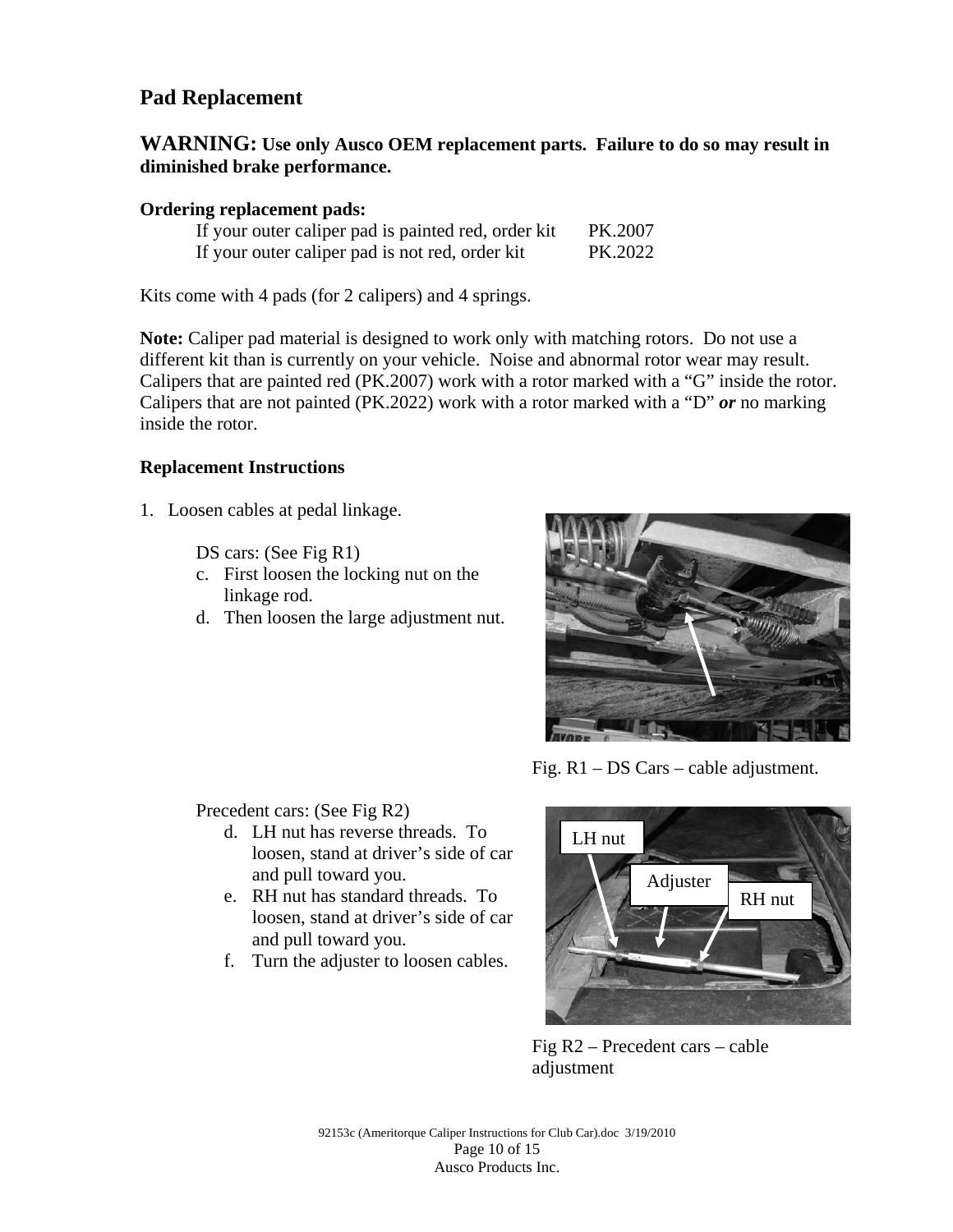2. Remove the wheels. Re-install two lug nuts to hold rotor in place. (See Fig R3)



Fig R3 – Install 2 lug nuts.

the caliper. Keep track of the spacers. (See Fig

Fig R4 – Remove caliper.



Fig R5 - disassembly

92153c (Ameritorque Caliper Instructions for Club Car).doc 3/19/2010 Page 11 of 15 Ausco Products Inc.

3. Remove the two inner caliper bolts to remove

R4)

4. Remove the two outer bolts to disassemble caliper. (See Fig R5) **Be careful to keep all nuts, washers and sleeves.**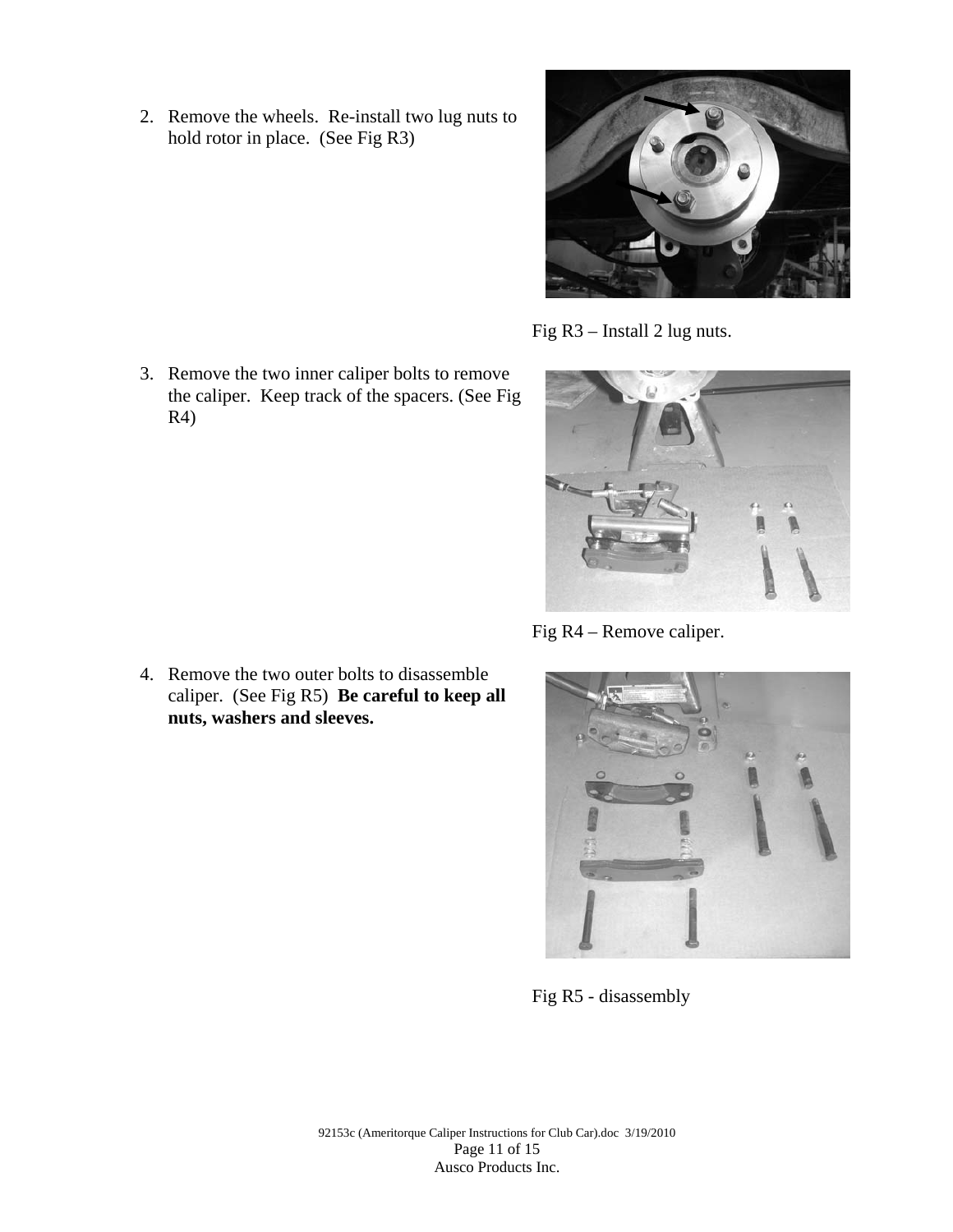5. Insert outer bolts through the new thick outer brake pad. Place spacers over bolts and new springs over spacers. Place new thin inner brake pad over bolts and spacers. (See fig R5)

**Note: If your caliper originally had shim washers on the assembly bolts, re-install the original shim washers on the assembly bolts now.** (The shim washers that came with your new pad kit may be used later).





6. Bolt brake pad assembly to actuator assembly. Be sure to install spring bracket and washer (washer goes between nut and spring bracket). Torque bolts to 30-35 ft-lbs. (See fig R7)



Fig R7 – Caliper re-assembly

- 7. **Disconnect the cable from the caliper lever**. Place the caliper over the rotor. Check running clearance with the cable disconnected. Insert a 0.030 inch feeler gauge\* between back of rotor and inside brake pad in the center of the pad. (See Fig. R8) You should have some resistance but still be able to move the feeler gauges across the full width of the pad.
	- o **If you** *could not* **move the 0.030 inch gauge, disassemble the brake and add 1 shim washer to each assembly bolt (see fig R5).** Repeat steps 6&7



Fig. R8 - Check pad clearance

\* A feeler gauge set can be purchased at your local auto-parts store.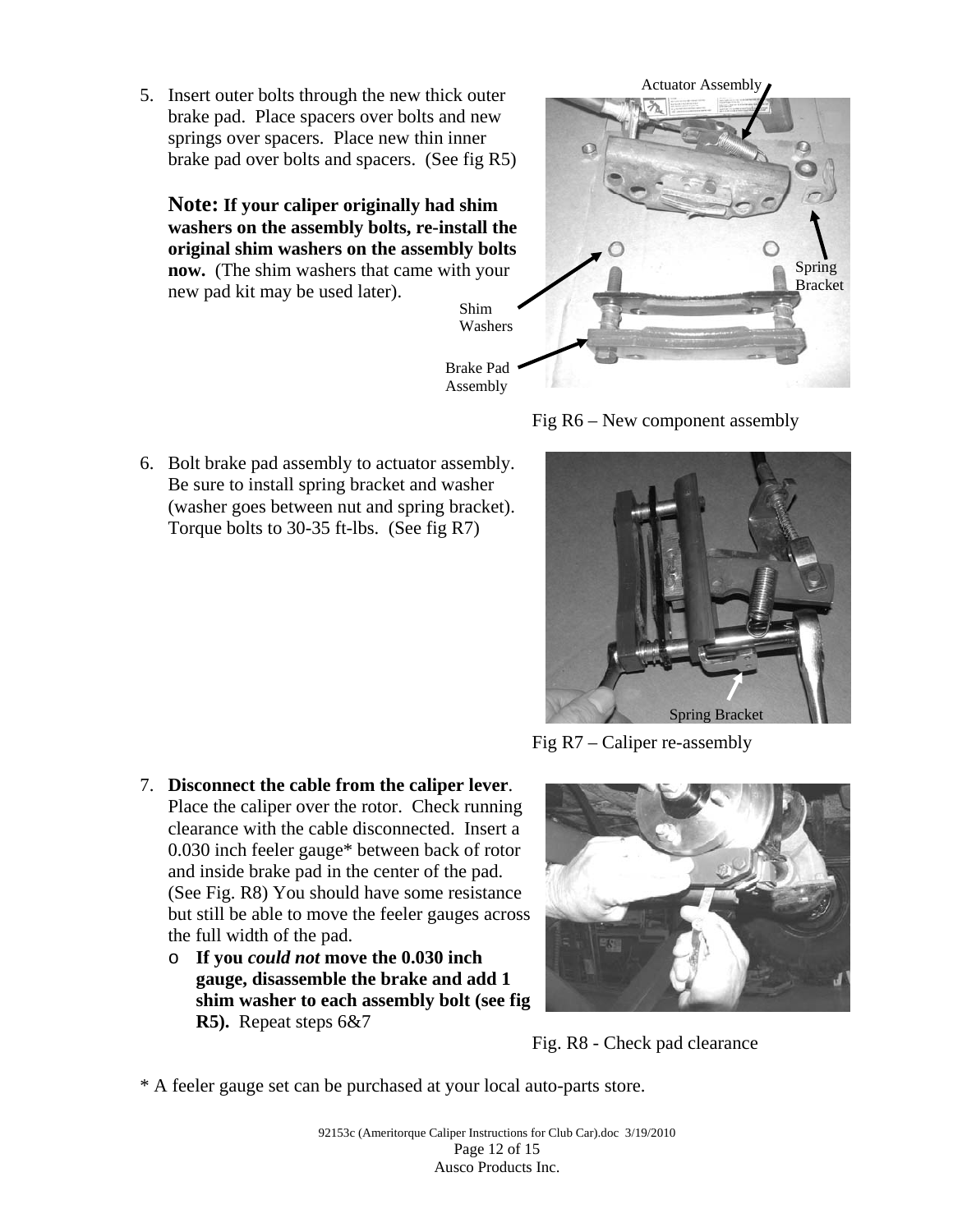- 8. Attempt to insert a 0.055 inch feeler gauge between back of rotor and inside brake pad in the center of the pad. (See Fig. R8) (You may need to stack gauges to equal 0.055) Try to move the feeler gauges across the full width of the pad.
	- o **If you** *could* **move the 0.055 inch gauge across the full width, disassemble the brake and remove one shim washer from each assembly bolt (see fig R5).** Repeat steps 6, 7 & 8.
- 9. Install caliper onto rotor. Orient brake so that mounting holes line up with the brake mounting bracket. Brake lever actuation lever and spring are to be oriented toward back of vehicle. Cable bracket should be toward the front of vehicle and spring toward the rear. If not, you may have the left brake on the right side. (See Fig R9)
- Bolt Long Sleeve
- 10. Insert bolt in long sleeve then install bolt with sleeve through front of caliper. Push mounting sleeves thru holes in brake until they hit the mounting bracket. Install short sleeve and nut over bolt on the back of caliper. Tighten nut to 20-25 ft-lb. (See Fig.'s R9 & R10)
- 11. Verify that brake caliper is sliding freely on mounting sleeves by pushing the caliper back and forth.



Fig. R10 - Back view of caliper.

- 12. Re-connect brake cable to lever.
- 13. Adjust brake cable tension so that brake pads drag against rotor. Then firmly actuate brake pedal a few times. Loosen brake cables just enough that the rotors spin freely. Firmly actuate pedals each time you make an adjustment. Cables should be tight enough for good pedal feel but not cause brake drag.

Suggested running clearance to rotor is 0.003" to 0.005". Check running clearance on both calipers at the same time (use 2 feeler gauges).

- a. Insert feeler gauge between back of rotor and inside brake pad in the center of the pad. (See Fig. R11)
- b. You should have some resistance but still be able to move the feeler gauges across the full width of the pad.



Fig. R11 - Check pad clearance of both wheels at the same time.

92153c (Ameritorque Caliper Instructions for Club Car).doc 3/19/2010 Page 13 of 15 Ausco Products Inc.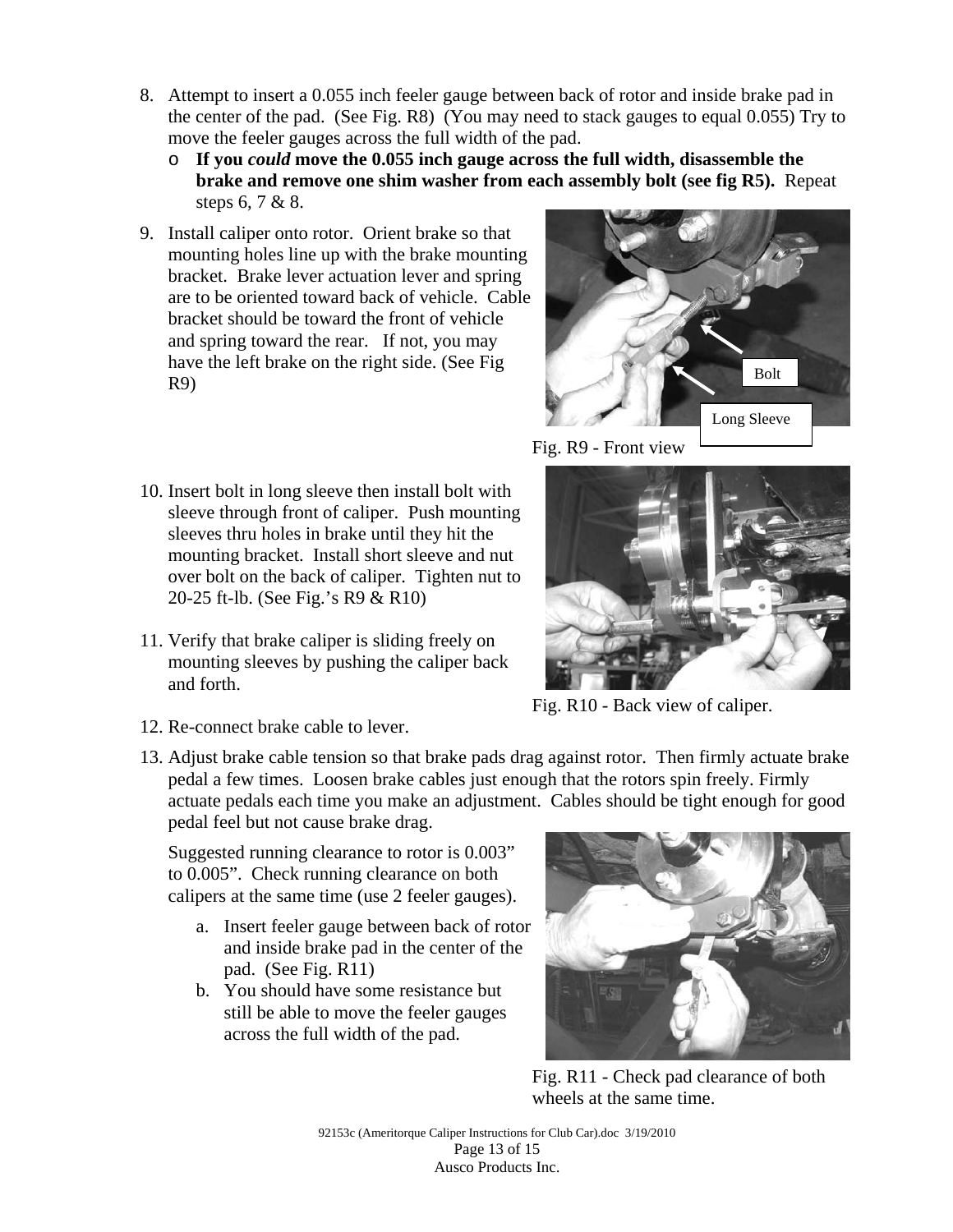- 11. Remove the feeler gauges and verify that brake caliper is sliding freely on mounting sleeves by pushing the caliper back and forth.
- 12. Check pedal feel. Re-adjust brake cable as necessary. Verify that brakes do not drag.
- 13. Tighten the cable linkage lock nut/nuts against the adjustment nut.
- 14. Remove the two temporary holding nuts from hubs.
- 15. Install wheels and tighten wheel nuts per vehicle manufacturer's recommendation.
- 16. Carefully drive the vehicle to check pedal feel. Re-adjust brake cable as necessary. Verify that brakes do not drag.

**CAUTION: Test-drive the vehicle carefully in an open area and adjust the brake actuation cable as needed to achieve satisfactory braking function. Brakes will need time to break in. Brakes may need re-adjustment after the first few hours. If you experience noise while driving, loosen brake cables and re-check pad clearance. Satisfactory brake performance does not eliminate the need for routine brake testing and inspection. Continued proper brake operation depends on periodic maintenance.** 

**WARNING: Always conduct a visual inspection and evaluate pedal travel before operating vehicle to verify that some braking function is present. All driving tests must be done in a safe location with regard for all persons.** 

**For questions, concerns, problems, comments, please contact your local dealer.** 

#### **The latest instruction manuals and service bulletins are available at www.auscoproducts.com**

#### **REVISION HISTORY:**

| Svm. | <b>Description</b>                           |       |      | Date     |
|------|----------------------------------------------|-------|------|----------|
| Α    | Initial Release                              | 25728 | JAH  | 01/13/10 |
| В    | Add shim washers                             | 25788 | EL C | 02/05/10 |
|      | Add spring removal and pad replacement 25852 |       | ELC  | 03/16/10 |